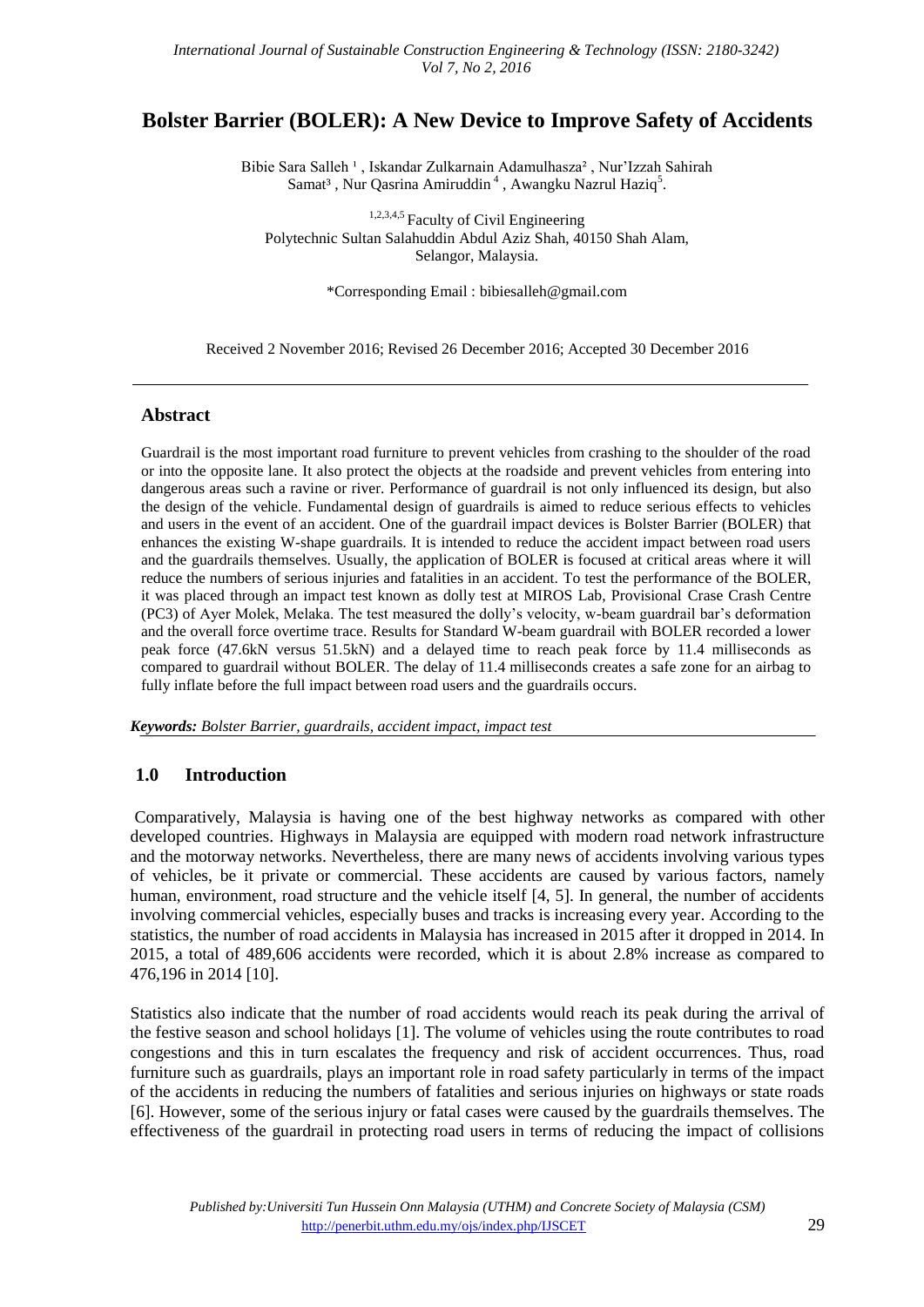and minimizing injuries are at an unsatisfactory level. This situation raises the question on how exactly guardrails work in protecting road users.

The application of BOLER is concentrated at areas with existing w-beam guardrail particularly at the critical areas such as sharp bends and T-junctions. In addition to that, an impact test was conducted at the Malaysian Institute of Road Safety Research, MIROS and a comparative analysis was carried out with reference to the existing impact test data records from Public Works Department, PWD and MIROS. This research has 2 objectives: 1) to design an impact device that can be applied on existing guardrails, namely at the w-beam guardrails according to the specifications underlined by the Public Works Department of Malaysia, and 2) to analyse the workability of Bolster Barrier using an impact test, known as Dolly Test at MIROS Lab, Provisional Crase Crash Centre (PC3) [11].

### **2.0 Materials for BOLER**

Material used in the making of road furniture should be carefully investigated, tested and approved by the relevant professional engineers. Primary material used to develop the BOLER consisted of course sand, U-clip, loose-rubber and HDPE. Sand is placed inside the BOLER and it is covered by HDPE as a high impact absorber. Sand is widely used as an impact absorber in most of the sharp corners in a high speed track circuit as a high impact absorption measure. According to geologists, sand particles range from 0.0625mm (or 1/16mm) to 2mm in diameter [2]. The composition of mineral in sand highly varies.

The secondary material is U-clip with high level of oxidation resistance in air at the ambient temperature is normally achieved with the addition of a minimum of 13% (by weight) chromium, where up to 26% is used for harsh environments [8]. U-clip is used to attach the BOLER to the wbeam guardrail as a strong holder when the impact between a vehicle and the w-beam guardrail occurs. Four holes are drilled through the guardrail and they are tightened by bolt. Each one-meter BOLER consists of two U-clip and four bolt. The U-clip is made of stainless steel that is highly recommended by some experts because of it durability in any type of weather and high impact conditions as well as for its long lasting feature and its 100mm size in accordance to the size of HDPE.

Loose-rubber is pure rubber that has been grinded and bound with the binder. The space between the grinded rubber acts as an impact absorber which reduces the risk for vehicles to bounce back to the road when a collision occurs. The use of loose-rubber can also protect the shape of the wbeam guardrail as the energy from a high impact is absorbed, leading to a reduction in the maintenance of the w-beam guardrail. The loose-rubber, which is located between the BOLER and w-beam guardrail, is moulded according to the shape of the w-beam guardrail. Eight holes are drilled through the w-beam guardrail and the loose-rubber is fitted using bolts and nuts.

 HDPE is known for its large strength-to-density ratio. The density of HDPE can range from 0.93 to 0.97 g/cm3 or 970 kg/m3. HDPE, high density polyethylene is one of the most important materials in BOLER and it is highly recommended by some of the experts because HDPE is already widely used in the industry of road furniture, especially in Spain. In fact, the w-beam guardrail in Spain is made of HDPE; moreover, HDPE is used in the underground oil transportation pipe in the current oil rigs. It is round and has a diameter of 100mm. The properties of these materials are as shown in Table 1: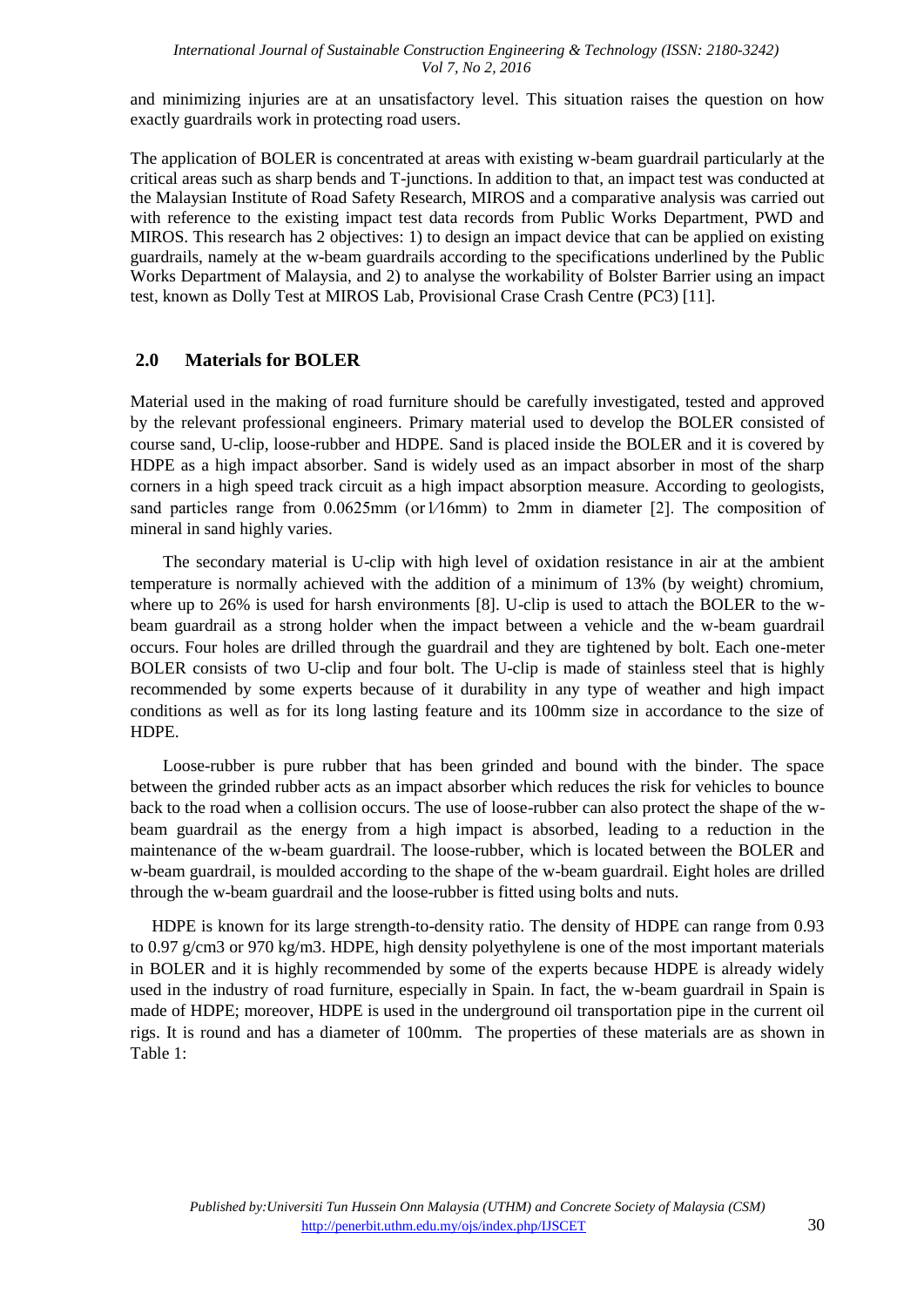| Materials                                 | <b>Materials Properties</b> |                                                                                                                                                                                      |  |
|-------------------------------------------|-----------------------------|--------------------------------------------------------------------------------------------------------------------------------------------------------------------------------------|--|
| Course Sand                               |                             | Loose and dry sand with 95 lb/ft3 and<br>$1,520$ kg/m3<br>To absorb the high impact energy<br>when accidents occur [2]                                                               |  |
| U-Clip                                    |                             | Stainless steel U-clip with bolt. SAE<br>grade 440F, UNS S44020<br>BOLER holder to the w-beam<br>guardrail [8]                                                                       |  |
| Loose-<br>rubber                          |                             | A type of rubber known as Loose-<br>rubber<br>Pure rubber that is grinded and bound<br>with the binder to create a space<br>between each rubber to act as an<br>impact absorber [15] |  |
| High<br>Density<br>Polyethylene<br>(HDPE) |                             | HDPE, high density polyethylene<br>with density from 0.93 to 0.97 $g/cm3$<br>or 970 kg/m3 [9]                                                                                        |  |

### Table 1 : Material Properties

## **3.0 BOLER Design**

The existing guardrails have many advantages and disadvantages. Therefore, improvements to the existing guardrails to make them a more efficient safety device should be done in order to reduce the impact of a collision between the vehicle and the guardrails. The concept of BOLER was obtained from the race circuits in Spain where the guardrails are made from high-density polyethylene (HDPE) which makes them very flexible and elastic and at the same time impact resistant and almost unbreakable as shown in figure 1.



Figure 1: Barrier made of HDPE from Spain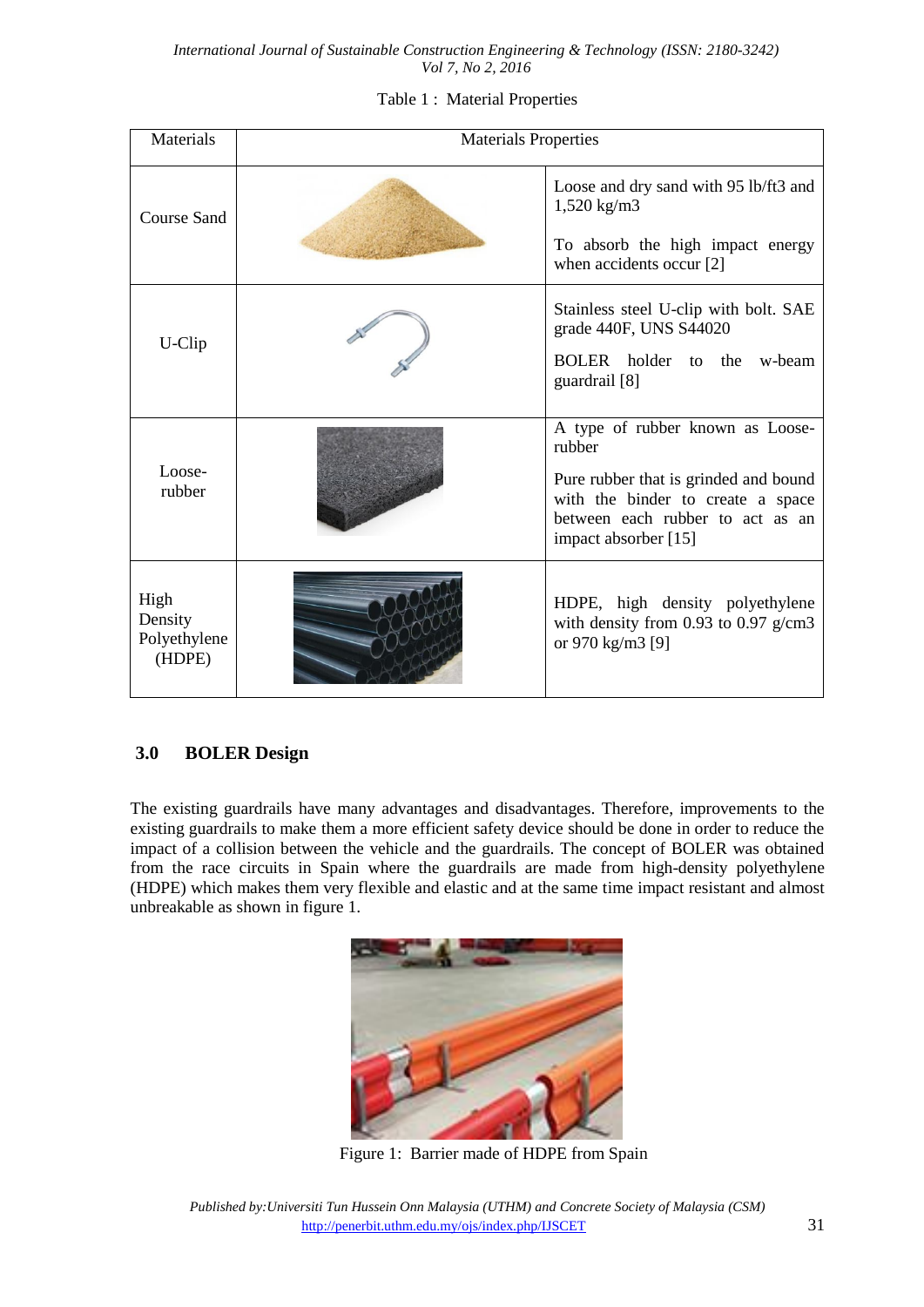BOLER is a product that prioritizes on safety features because generally it will be placed at the corners of highways and areas with a great potential for accidents to happen with existing guardrails. BOLER has a simple and dynamic design that is focused on rounded shape in order to comply with the requirements of road safety specification. In line with its objectives, BOLER will be able to reduce the impact of accident and at the same time lower the risk of serious injuries or fatal accidents.

The existing guardrails are made according to the guardrails specifications in Malaysia. BOLER can be placed in front of the existing W-beam using the U-clip. The U-clip helps BOLER to stay fixed at its position without any movement. Every road furniture must be fixed using bolts and nuts. The length of a BOLER is one meter and its thickness is seven inches to fit exactly into the W-beam. The HDPE is painted in yellow colour. Reflective sheet is placed in front of the BOLER to help reflect the light to vehicles so they are aware of the existence of accident risk-prone areas. The layout application of BOLER to the guardrails are illustrated as in Figures 2 to 6.



Figure 2: Application of Bolster Barrier at Existing W-beam Guardrails.



Figure 3: Back View.





Figure 4: Front View.



Figure 5: Side View. Figure 6: Isometric View.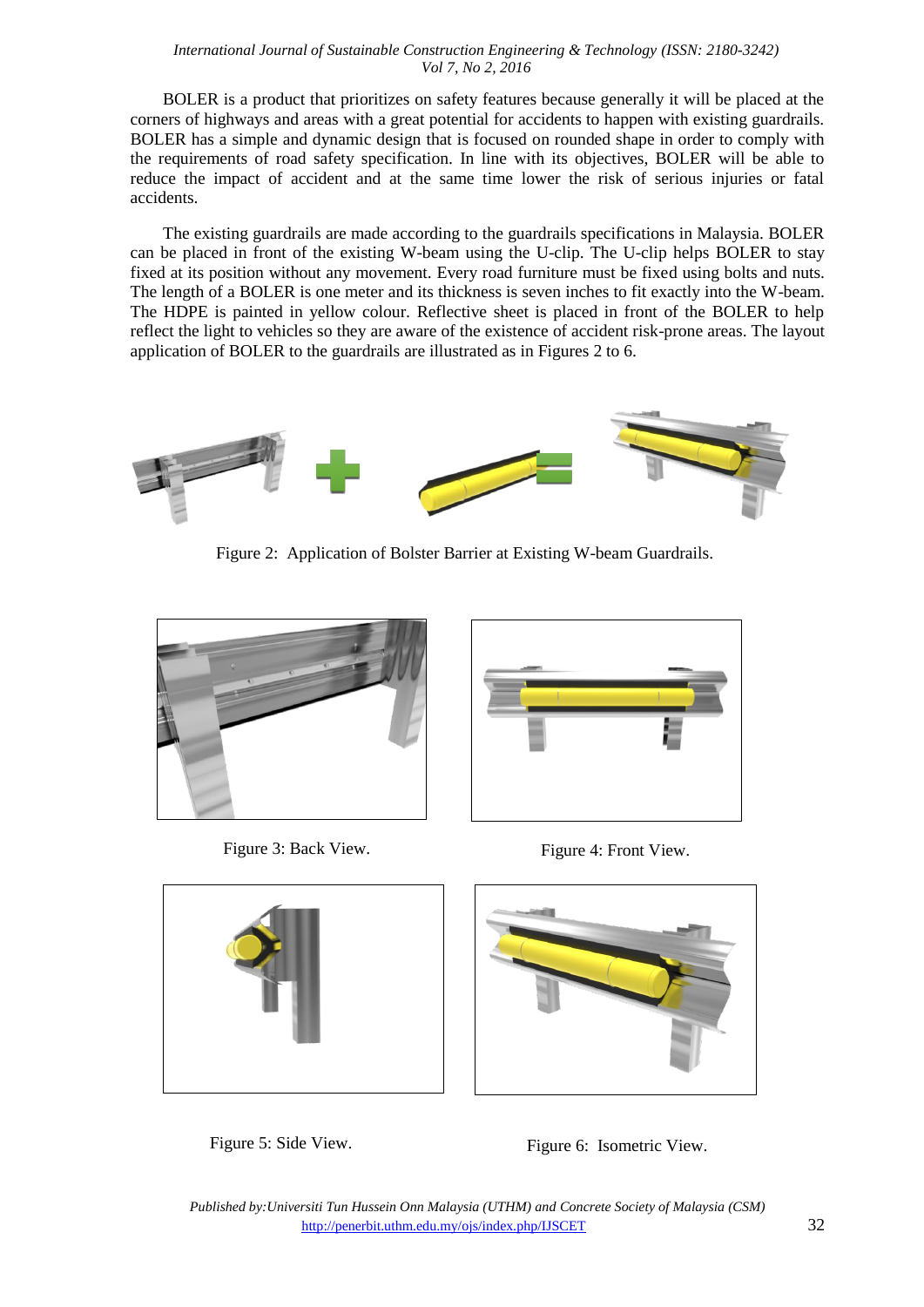## **4.0 Data Analysis**

Usability testing is helpful because it focuses on actual behavioral patterns and design solutions as opposed to solely relying on the assumptions and prescribed solutions by clients or designers [3]. Usability test is one of the important phases in the commercialization or patenting of a product. It is a phase which proves that the product is reliable to use and follows the objective through a concept idea. The Usability test for BOLER was conducted by the Malaysian Institute of Road Safety Research (MIROS) to replicate the frontal dolly impact test scenario in a smaller scale and condition. The test utilized the equipment and the service available at the laboratory facilities to suit the test method requirements on  $23<sup>rd</sup>$  and  $24<sup>th</sup>$  November 2016 at the Malaysian Institute of Road Safety Research Provisional CRASE Crash Centre Laboratory (MIROS PC3) Ayer Molek, Melaka (Service Provider).

The test was conducted by using a movable dolly which travelled on a straight path and impacted a test specimen at a designated speed at 90º angle. The specimen was mounted in a horizontal position on an offset rigid barrier block (Figure 6). All the equipment and tools for the tests were calibrated.

- Striker: Movable dolly with mass of 1212kg
- Speed detection: Laser speed meter, recorded at 1350mm before impact point
- Specimens:
	- 2 units Standard W-beam guardrail
	- 2 units BOLER
- Impact force measurement: Load cells embedded in a rigid offset barrier block (Make: Kyowa)



Figure 6 : The specimen was mounted on the rigid offset barrier block

The test specimen was mounted on the rigid offset barrier block (Figure 6). The block was embedded with load cells to measure the impact force experience by the W-beam guardrail. A movable dolly with mass of 1212kg (Figure 7), travelled in 23km/h were propelled towards the block.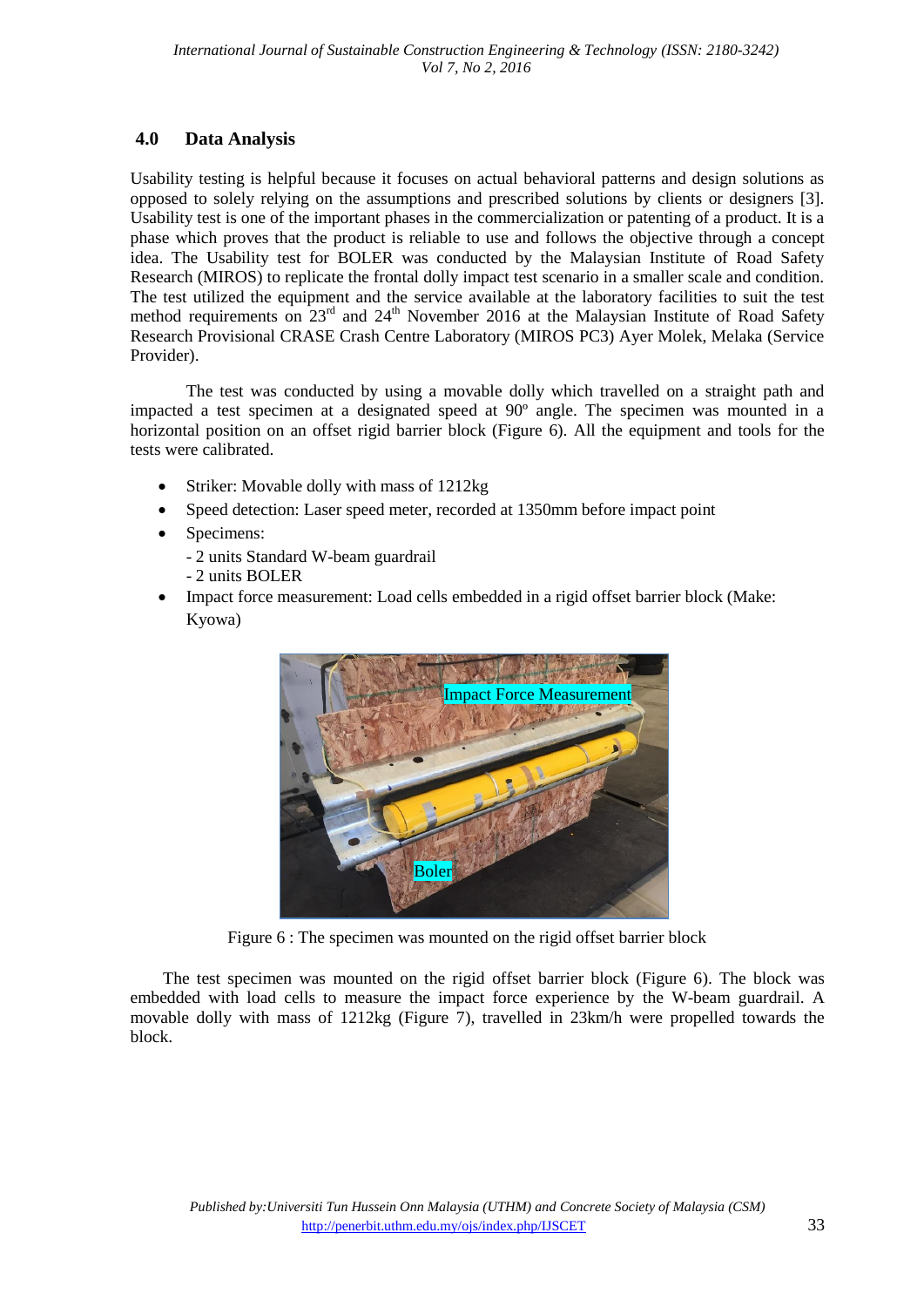

Figure 7 : Movable Dolly with mass of 1212 Kg

A sample of test specimen mounted offset on a barrier block was impacted by the movable dolly (Figure 7) (with pre-determined load) at a designated speed. First, the impact test was carried out on a one-unit Standard W-beam guardrail and the next on a one-unit BOLER (Figure 6) with the same speed and distance length travelled by the movable dolly with the same mass. Two specimens were tested for comparison and the results are summarized as follows:

| Table 2: Peak force and time at peak |  |
|--------------------------------------|--|
|--------------------------------------|--|

| Specimen<br>Number | Name Of Specimen             | Specimen mass<br>(kg) | Peak Force,<br>(kN) | Time at Peak<br>(millisecond) |
|--------------------|------------------------------|-----------------------|---------------------|-------------------------------|
|                    | Standard W-beam<br>guardrail | 12.5                  | 51.5                | 21.4                          |
|                    | <b>BOLER</b> *Product        | 29.5                  | 47.6                | 32.8                          |

The table clearly provides two important data that need to be evaluated which are Peak Force and time at peak. Peak force is the maximum force obtained from the whole impact taken for a full crash to completely occur. The time at peak is the differences in the time taken for the maximum peak force to occur on each of the specimen. The data showed the difference in the performance for the both specimens when they received the impact. The time unit used by the test is millisecond because the total time taken for the whole impact to fully occur was 0.06 second only. Thus, what happened in that specific time needs to be evaluated using the millisecond unit.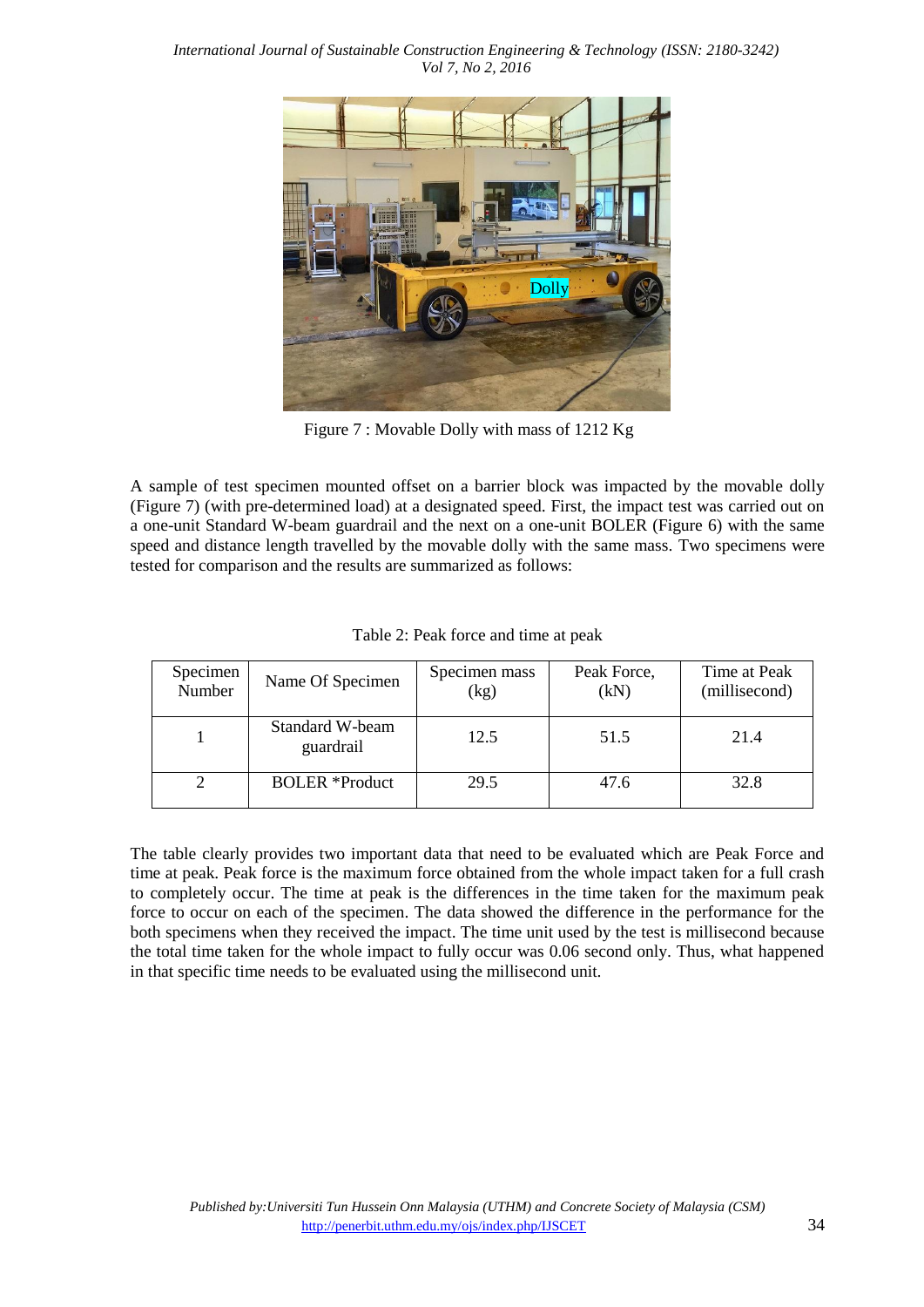

Figure 8 indicates that maximum peak force time which occurred for the Standard W-beam guardrail is 21.4 milliseconds and for the BOLER is 32.8 milliseconds. This indicated the delayed time at peak force between the two specimens by 11.4 milliseconds. It can be concluded hence that the BOLER can delay the impact time of a crash by 34.76%. The maximum impact force for the Standard Wbeam guardrail was 51.52 kN and for the BOLER, it was 47.06 kN. This showed a reduction of force by 4.46 kN. This proves the improved force absorption capability of the BOLER as compared to the Standard W-beam guardrail. Inflation deployment of airbag is an important element in saving lives. The full inflation of airbag will occur within 30 milliseconds [13]. Thus, the BOLER's delayed peak force which was 11.4 milliseconds can help to add to airbag's full inflation time before the maximum peak force by 62%. The condition of specimens before and after impact as shown in Table 3

| Name Of<br>Specimen                    | Pre-Test | Post-Test (After Impact) |
|----------------------------------------|----------|--------------------------|
| Standard<br>W-beam<br>$\it{guardraid}$ |          |                          |
| <b>BOLER</b>                           |          |                          |

Table 3: Condition of specimens before and after mmpact

*Published by:Universiti Tun Hussein Onn Malaysia (UTHM) and Concrete Society of Malaysia (CSM)* http://penerbit.uthm.edu.my/ojs/index.php/IJSCET 35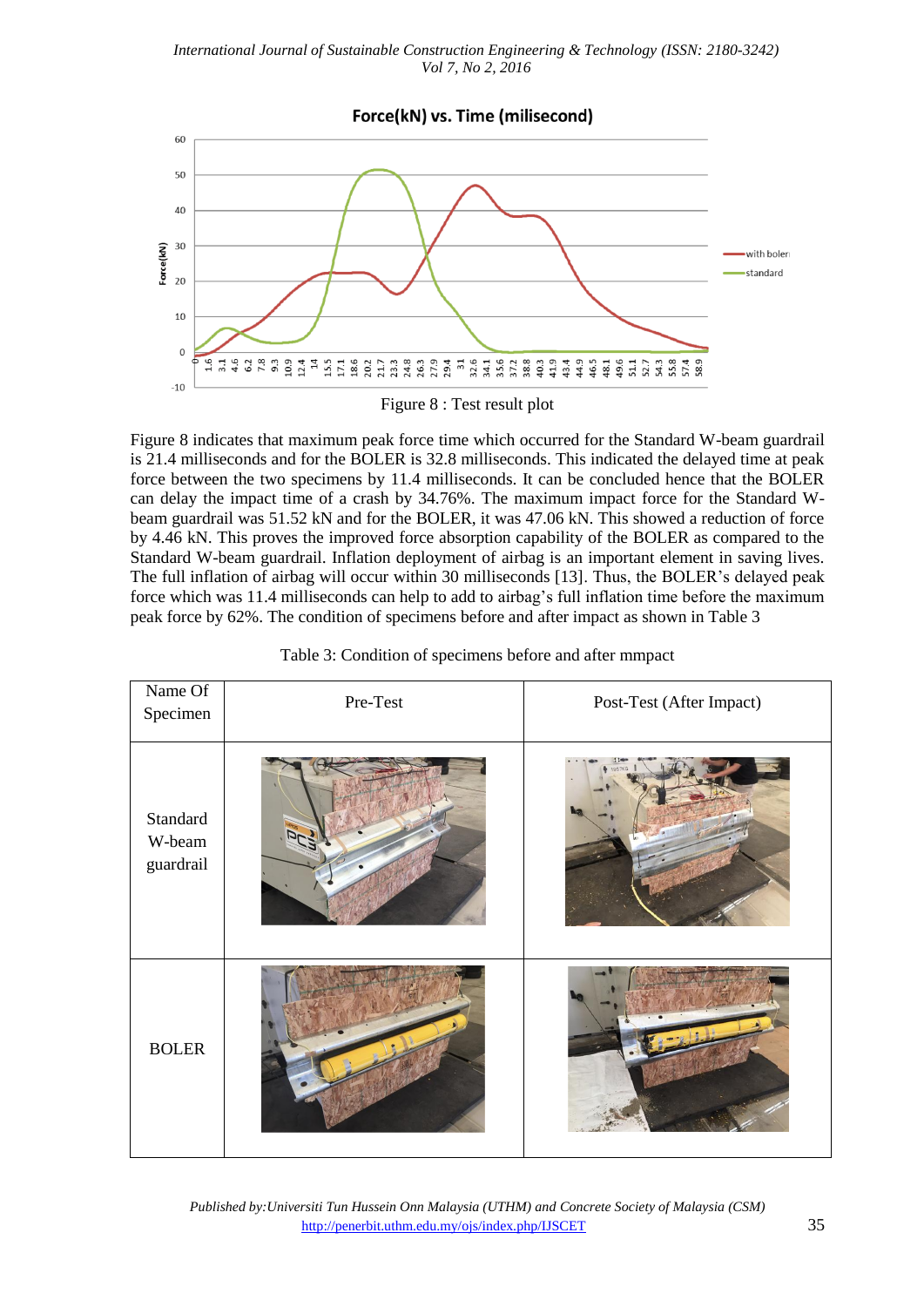# **5.0 Conclusion**

In conclusion, BOLER-Bolster Barrier is an innovation product that can enhance the safety of transportation system for highway and road users. From this investigation, it can be concluded that the existence of BOLER can help to boost the safety of road users by reducing the risk of severe accidents or fatalities. The descriptions of the product in this research in terms of the material used, its shape and the results of the usability test clearly revealed the significant advantage of this new innovative product. This indicates that the BOLER will provide a positive contribution to the society in terms of the safety aspect of the daily users in the transportation system.

## **Acknowledgement**

The authors would like to thank the Polytechnic of Sultan Salahuddin Abdul Aziz Shah for supporting this research and the Ministry of Higher Education of Malaysia for sponsoring this research under MyInovasi 2016. We are also thankful to the Malaysian Institute of Road Safety Research (MIROS), practitioners and consultants for providing comprehensive and important information during the data acquisition process.

## **References**

- [1] Akat, R. A. (2016). Statistics of peak of an accident to happens.
- [2] Argiculture Canada. (1976). *Glossary of Terms In Soil Scince.* Canada: Canada Department of Argiculture.
- [3] Bhatia, A. (2016, May 9). *Why, How, and When to Utilize Usability Testing*. Retrieved from Shopify Inc: https://www.shopify.com/partners/blog/108023878-why-how-and-when-to-utilize-usabilitytesting
- [4] Borneo Post. (2011, August 30). Various factors that contributes to an accident. Borneo: Borneo Post.
- [5] (2015). *Contributing factors in accidents.* Malaysia: Ministry of Transport Malaysia. Retrieved from Ministry of Transport Malaysia: http://www.mot.gov.my/en
- [6] H. Clay Gabler & Douglas J. Gabauer. (2006). *Safety Audit of Fatalities and Injuries Involving Guide Rail.* Blacksburg: Virginia Tech.
- [7] Harian, B. (2009, April). Express bus passengers killed in an accident at KM 433 of North-South Highway. Berita Harian.
- [8] ISSF. (2012). *The Stainless Steel Family.* Retrieved from http://www.worldstainless.org/Files/issf/non-image-files/PDF/TheStainlessSteelFamily.pdf
- [9] LEVEL. (2016, September 12). *The authority on sustainable building*. Retrieved from LEVEL: http://www.level.org.nz/water/water-supply/system-layout-and-pipework/pipe-materials/
- [10] Mat, A. C. (2016). Statistic of accidents happens in Malaysia in Year 2014 and 2015.
- [11] Mohd Syazwan Solah, Azhar Hamzah, Noor Farahdilla Paiman. (2016). *Final report for Technical Service for Customized Impact Testing of W-beam Guardrails.* Kajang: MIROS.
- [12] National Highway Traffic Safty Administration. (2008). *National Motor Vehicle Crash Causation Survey.* Virgina: U.S. Department of Transportation, National Highway Traffic Safty Administration.